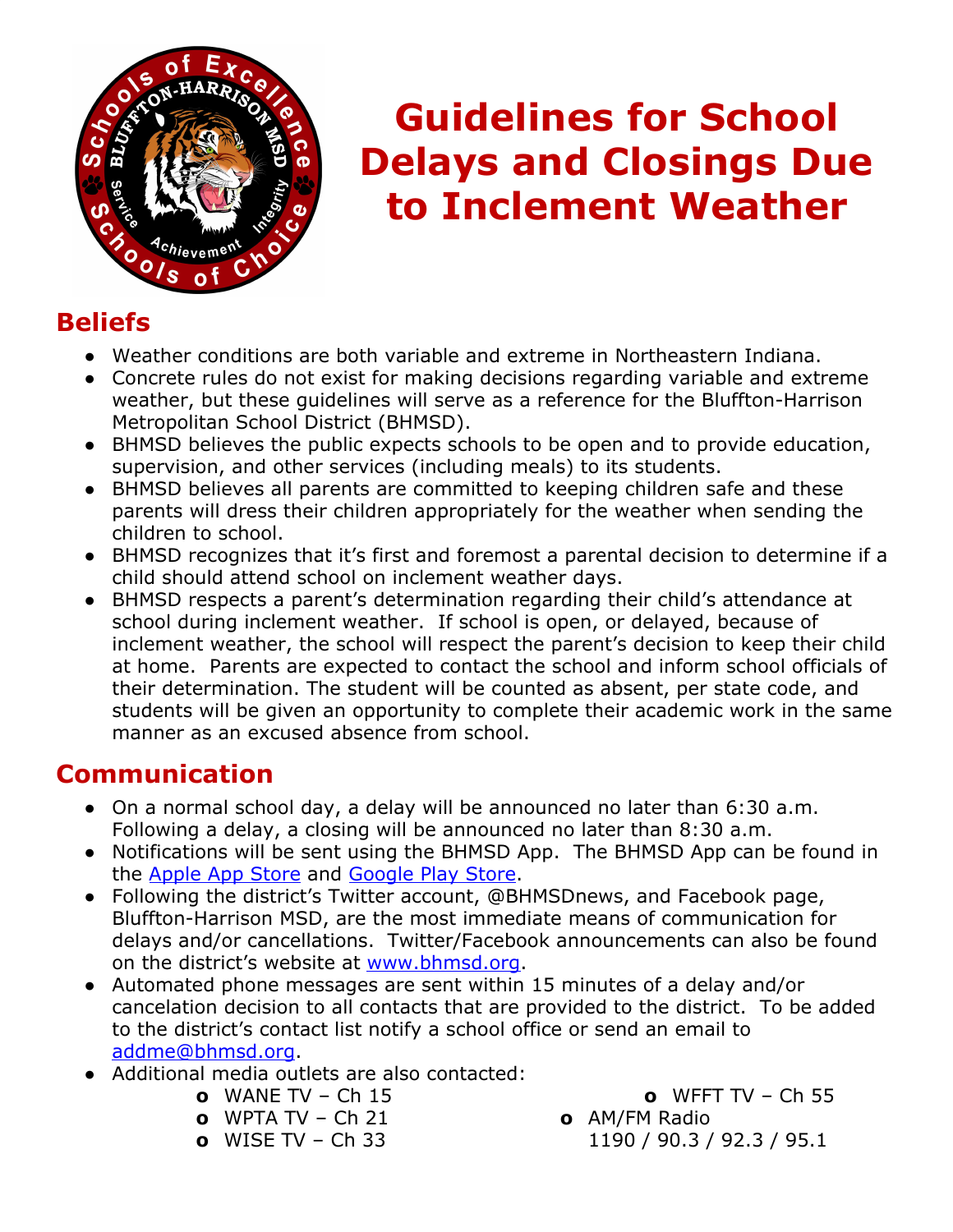# **Delaying or Closing School is Based on Multiple Variables**

## **Freezing Rain/Sleet**

• The most unpredictable weather variable is freezing rain/sleet. Freezing rain/sleet is temperature sensitive and fast-occurring. It begins and ends with little notice. When freezing rain/sleet are predicted, the decision regarding school is delayed until the latest possible time in an effort to observe the most current and local conditions. Such a decision will generally be made in the morning.

#### **Snowfall**

● Snowfall is more predictable than freezing rain/sleet. Meteorologists generally give a 2-inch variable when predicting snow accumulation. Because of the variation in actual snowfall, the decision regarding school status is delayed until the snow accumulation indicates a need for action. Such a decision will generally be made in the morning.

### **Extreme Snowfall Situations**

● When snow has accumulated to a significant level, or is at such a level with more snowfall predicted, then the decision regarding school may be made the previous evening. A significant level is one in which local authorities have indicated it is unlikely streets will be passable by the following morning.

# **Extreme Cold (See Chart Below)**

- Temperature prediction is increasingly accurate. BHMSD uses the hourly temperature predictions for its zip code from the National Oceanic and Atmospheric Administration (noaa.gov). In addition, BHMSD uses the Wind Chill Chart from the NOAA and the National Weather Service showing when frostbite becomes a concern if bare skin is exposed to frigid temperatures for varying amounts of time.
- If air temperature is predicted by NOAA to be -10 degrees or below with calm wind (the starting point for severe wind chill concerns) at 7:00 a.m. the school will consider a two-hour delay for the start of school. If the air temperature is predicted to remain at -10 degrees or below at 9:00 a.m. with calm wind the school will consider closing. Such a determination will be made as early as possible, including the evening before.

# **Extreme Wind Chill (See Chart Below)**

- Wind chill prediction is not as accurate as temperature prediction because wind speed is more variable by time and location. While NOAA observations and predictions are based upon the open conditions of the Fort Wayne International Airport, these conditions can vary from actual weather in Bluffton. Local observations of wind speed will affect the decision regarding delays or closings.
- If wind chill is predicted by NOAA to be at or near -20 degrees or below and if local wind conditions are predicted to mirror the airport wind conditions at 7:00 a.m., the school will consider a two-hour delay for the start of school. If the wind chill is predicted to remain at or near -20 degrees or below and local conditions mirror the airport wind conditions at 9:00 a.m., the school will consider closing. The variability of wind speed will likely cause this decision to be made in the morning.